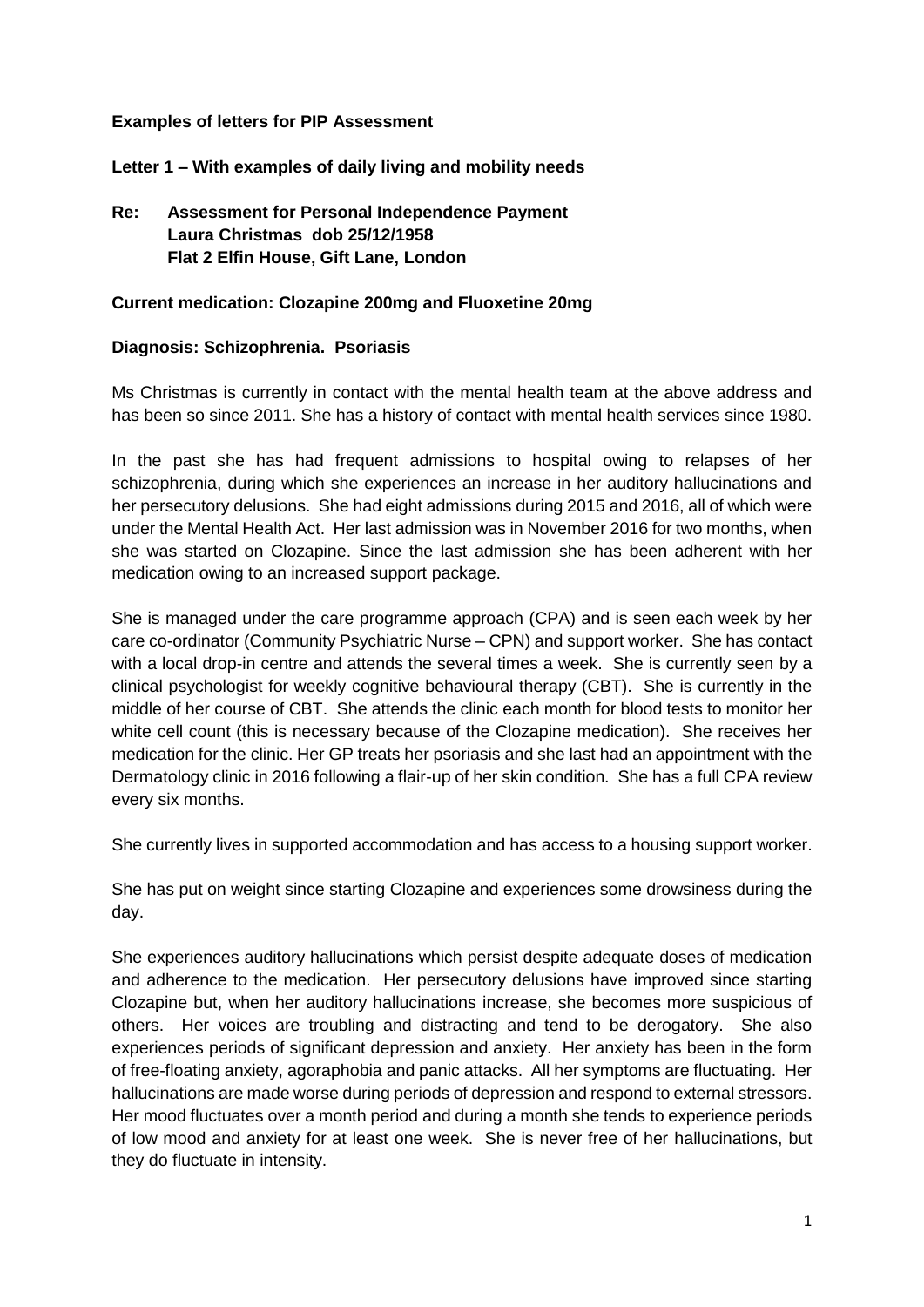She experiences several incapacities as a consequence of her mental health conditions, including:

- 1. Poor concentration and attention. She is easily distractible and has difficulty planning and execute serial actions. This interferes with her self-care and her ability to prepare meals.
- 2. Poor self-care resulting from her lack of energy and drive as well as her lowered selfesteem.
- 3. Difficulty getting out of the house owing to her low drive and anxiety. This has been particularly evident when going into novel situations and busy crowds. She has been reluctant to go out of the house and to engage in social engagements.

She has difficulty preparing meals for herself. She can make herself drinks and sandwiches but needs to be supervised to make herself a meal. She lacks the drive to prepare a meal regularly and she tends to break off from cooking and this has resulted in her burning food and leaving pans to boil over. She obtains most of her full meals from the drop-in centre and her support worker supervises her to put ready-made meals in the oven twice a week. During periods of low mood, she does not respond readily to prompting and will not make herself meals.

She uses a dosette box to manage her medication. She is prescribed medication by the clinic each month following her blood test and receives a weekly supply of her tablets which are delivered to her by her CPN. She is remined to take them by her CPN and support worker. If she does not take her medication regularly her condition deteriorates, and she needs to start her medication again from a low dose which means she has to have an increased number of blood tests.

Her self-care is poor. She needs to be reminded to wash each day and will not shower or take a bath without constant reminding. Her support worker has to be present in her flat when she showers as she experiences an increase in her hallucinations whilst in the shower. She has one shower a week and washes each day if remined to. During periods of low mood she does not wash each day and her hygiene deteriorates.

Her dressing follows a similar pattern to her washing. She needs prompting to change her clothes regularly and she often goes to bed in her day clothes, especially when her mood decreases, or her hallucinations increase. Staff at the drop-in centre support her to do her laundry and remind her about her personal hygiene and changing her clothes.

A further problem is seen when Ms Christmas has to interact with others. She finds mixing with others difficult, especially with people with whom she is unfamiliar. When she attends the drop-in centre, she tends to isolate herself. She mixes more readily with familiar staff and other users of the centre, but rarely with unfamiliar people. She is reluctant to approach people to speak to them but will engage if they approach her. During her periods of low mood, she will avoid people and becomes distressed if they approach her.

Her ability to manage money fluctuates. She can mange her money in shops when she attends them but finds it difficult to manage her bills and card payments. She requires prompting and supervision from her support worker to manage bills. Without this she gets into debt or fails to make regular payments and she has been threatened with legal action in the past.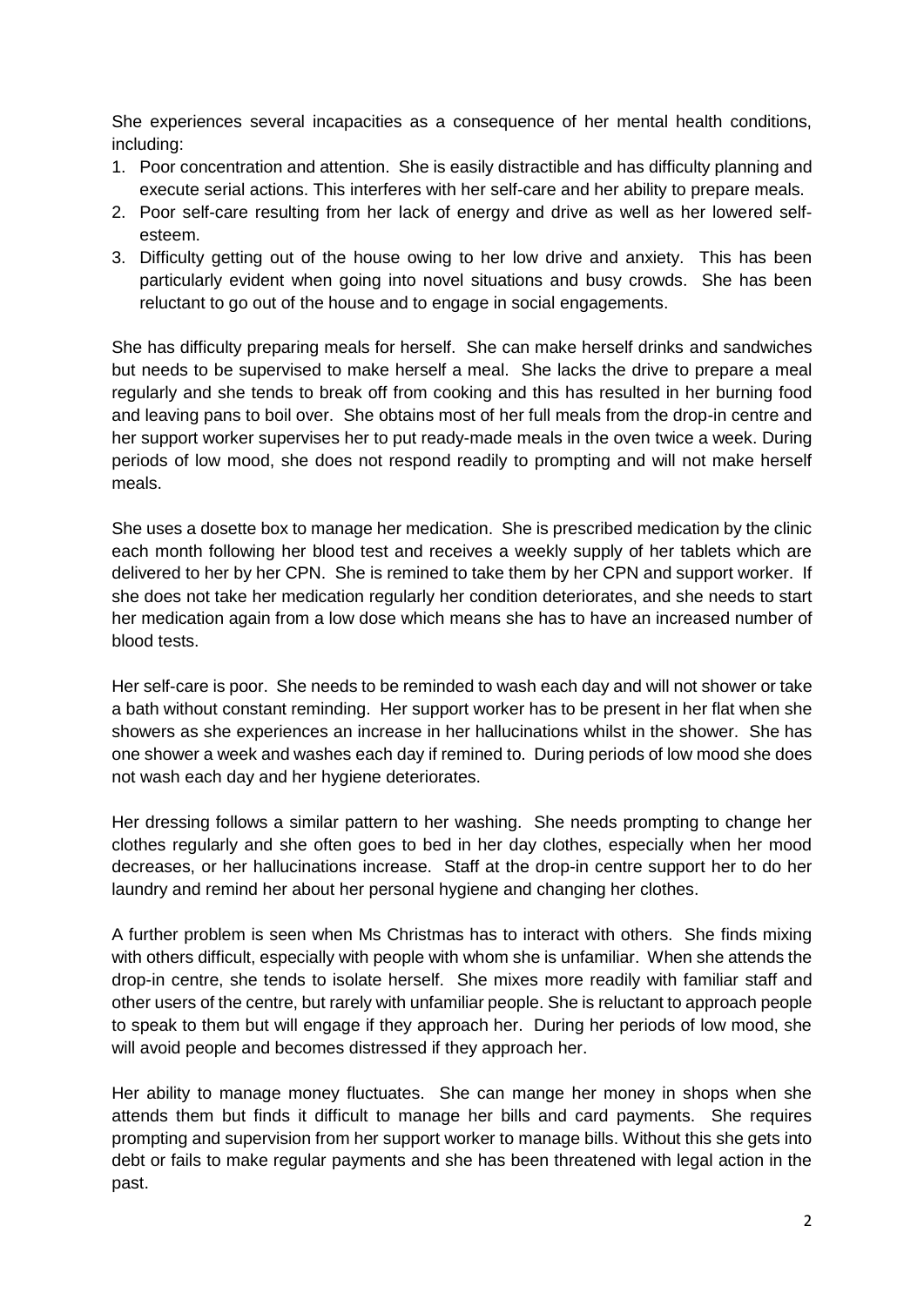Ms Christmas has difficulty making journeys. She can get to the clinic and drop-in centre on her own as these are familiar to her and are only a short walking distance from her home. She finds unfamiliar or longer journeys difficult and cannot make them without being accompanied. She can make bus journeys when someone accompanies her but will not make tube journeys. She becomes anxious on unfamiliar journeys, her hallucinations increase, and she becomes suspicious of others. She has experienced panic attacks and earlier this year got lost in the street after separating from her support worker. As a result of this she experienced a panic attack and ended up being taken to A&E by ambulance. During her periods of low mood, she is reluctant to leave her home and often stays there alone for several days if not visited.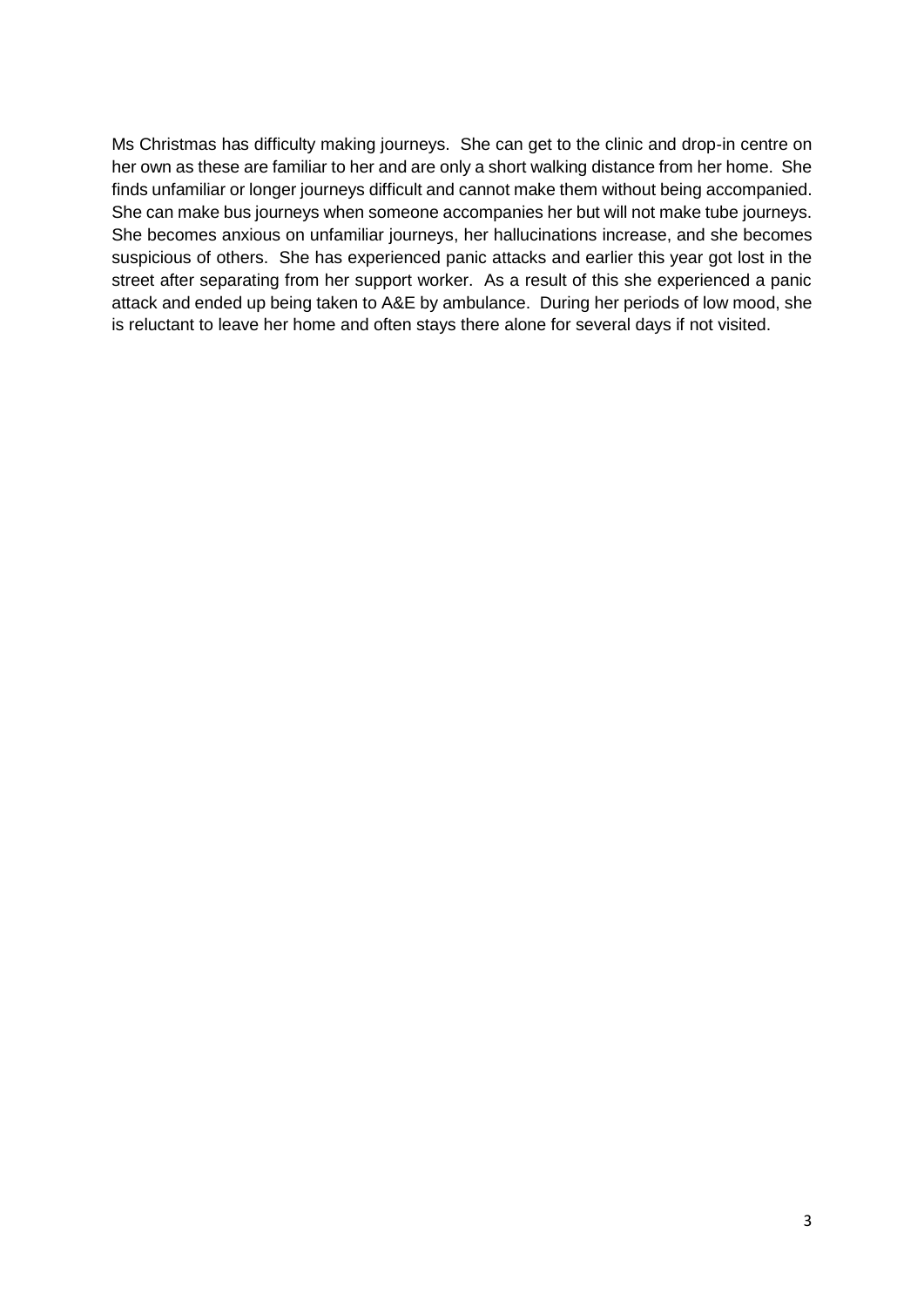### **Letter 2 – With mainly daily living needs**

# **Re: Assessment for Personal Independence Payment Mr X dob Address**

## **Current medication: Risperidone, Fluoxetine**

## **Diagnosis: Persistent Delusional Disorder**

I am writing at the request of Mr X, in my capacity as his psychiatrist, to support his PIP application.

I can confirm Mr X is under the care of our community mental health team, managed on the Care Programme Approach (CPA) pathway for patients with the highest level of need. His longstanding diagnosis is Persistent Delusional Disorder, a psychotic illness characterised by false beliefs about which the sufferer is fully convinced. In his case beliefs relate to threats to his safety, though exact contact varies. In the past he has suffered acute episodes where symptoms have increased to the point he has felt it necessary to resort to physical violence to save his own life, which is not a usual character trait or behaviour. This has led to convictions for violent offences and several hospital admissions under the Mental Health Act, most recently in 2011. At peaks of illness he will neglect himself and has made allegations against professionals, neighbours and friends. There is a history of poor compliance with oral medications and repeated disengagement from mental health services. This has led to current treatment with long-acting antipsychotic depot injections and an assertive approach to followup by the team in order to safely monitor and manage his therapy.

Consistent with this diagnosis, even between major episodes Mr X continues to suffer symptoms affecting daily functioning;

• He remains untrusting of others and will not answer his phone or door to anyone outside of a small circle of trusted confidants. He avoids face to face engagements if at all possible due to suspicions about the intentions of others, but also negative experiences of stigma upon revealing his mental health problems. He struggles to maintain a supportive social network, which severely limits his ability to cope with any changes or periods of increased stress.

• He has a number of obsessional worries about cleanliness. He is unable to prepare food at home due to intolerable anxiety about contamination from germs, leaving him unable to use a cooker, toaster or microwave. He will always eat out though is limited by funds as well as certain obsessional worries about specific food types (such as any cooked with oil). He is concerned about bodily contamination, having two showers per day (using an entire bottle of shampoo each time) and repeatedly washing his hands. He washes and replaces clothes on an extremely frequent basis, having specific outfits for different destinations to minimise cross-contamination.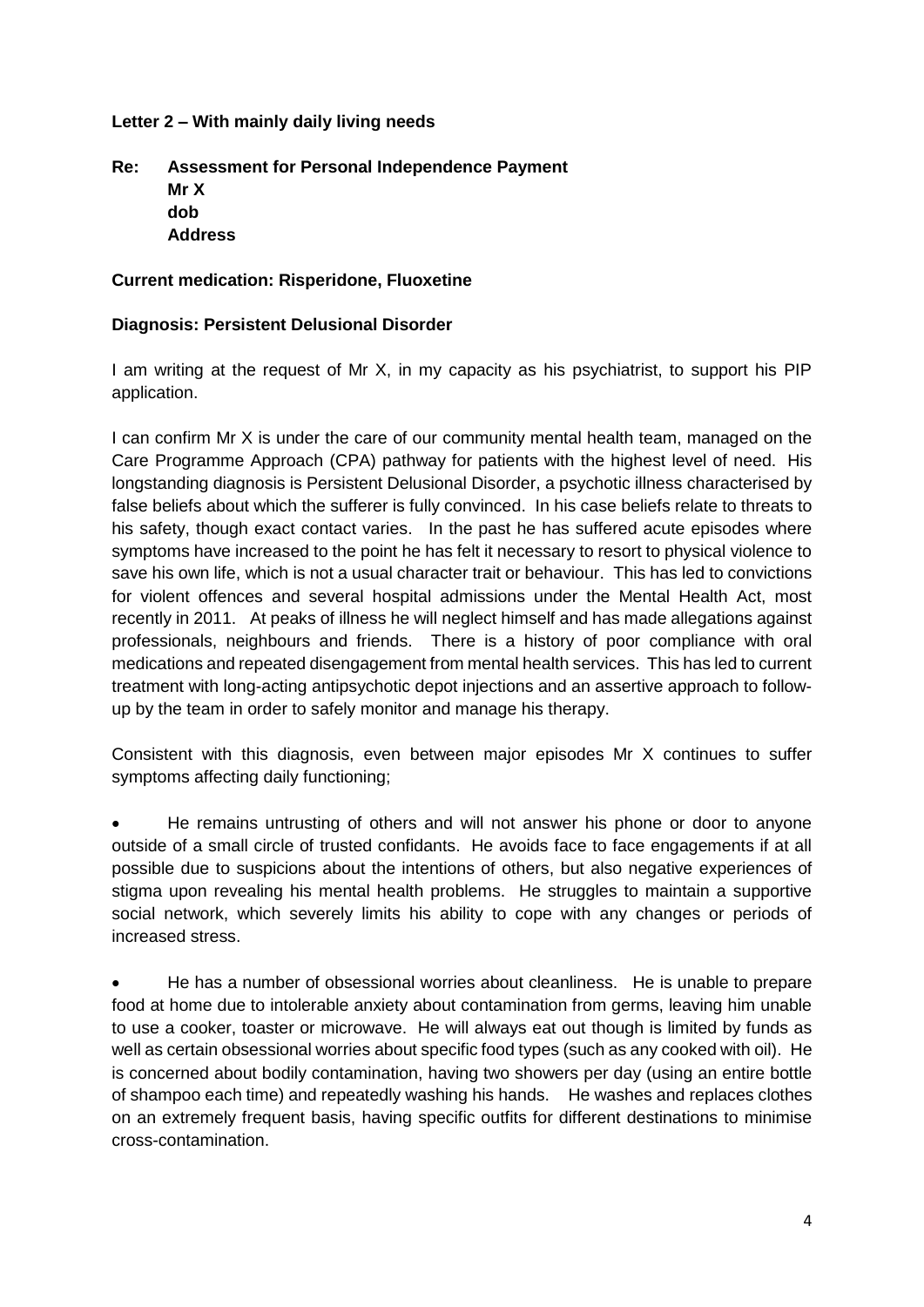Due to difficulties with organisation and motivation (often persisting in psychotic illnesses), Mr X struggles to manage his finances, requiring the assistance of his primary carer (with whom there is a voluntary arrangement) to budget and arrange payment of bills. His carer also provides transport to appointments and prompts to eat, sometimes directly providing meals.

• There are also problems directly related to long-term treatment with antipsychotics, known as extrapyramidal side effects; restlessness / inability to sit still, involuntary movements, stiffness of all four limbs and parkinsonism (tremor and slowness of movement). These are variable in intensity and have continued despite attempts to minimise antipsychotic dose and provide other symptomatic relief. Mr X currently walks with the aid of a stick (roughly 300 yards before having to stop, less on hills). He suffers pain in both ankles and struggles to put on socks and shoes (also partly due to a previous liver operation). When showering he cannot reach his back, even with brush, or wash below the knee due to restricted range of movement. Mr X also suffers a degree of sedation on medication that affects his ability to plan journeys and reduces his awareness of hazards.

I would be grateful if you would consider these factors in making your award decision. If you require any further information, please do not hesitate to contact me.